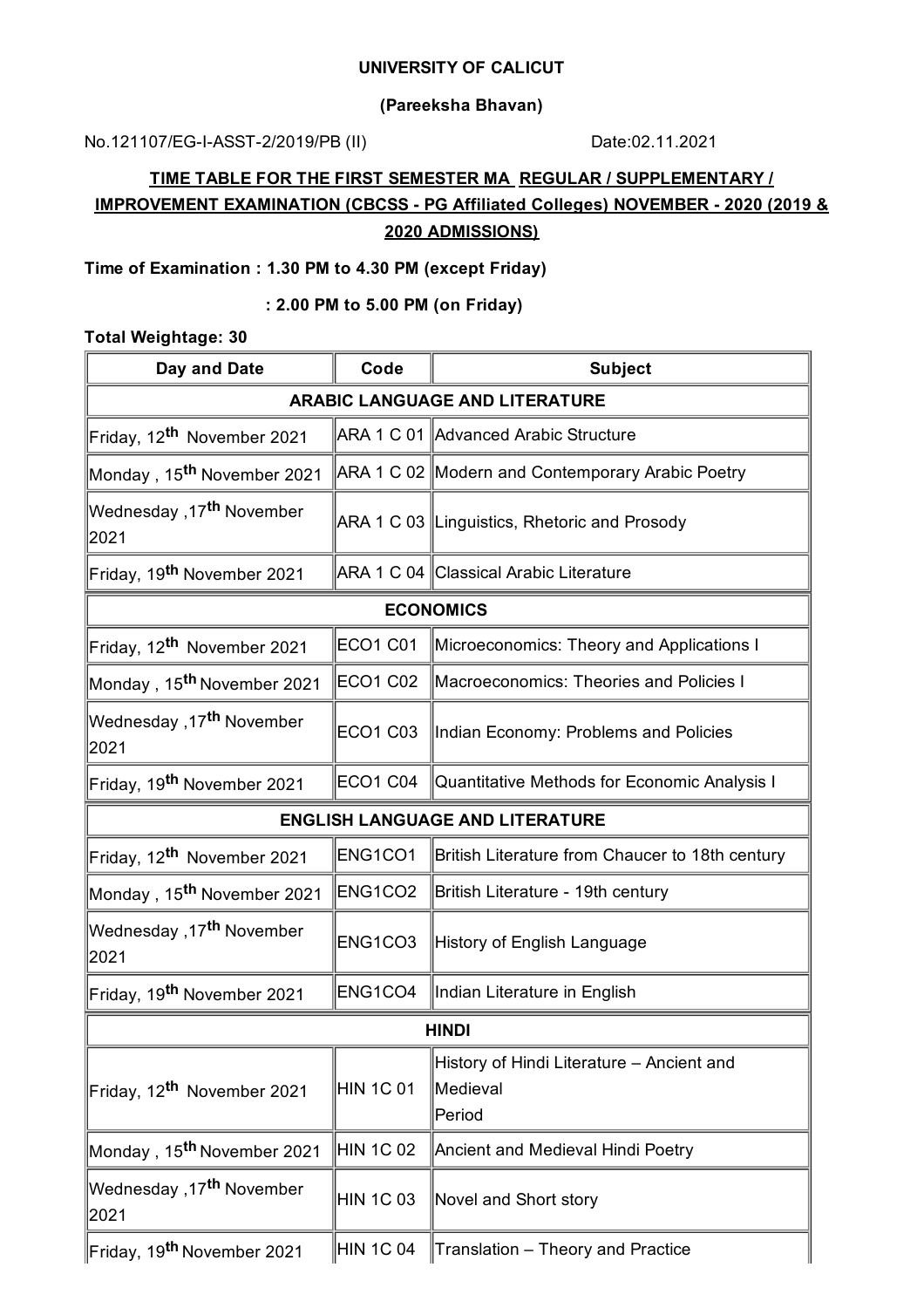| <b>HISTORY</b>                               |                   |                                                               |  |  |  |
|----------------------------------------------|-------------------|---------------------------------------------------------------|--|--|--|
| Friday, 12 <sup>th</sup> November 2021       | HIS 1C01          | Method of Historical Research                                 |  |  |  |
| Monday , 15 <sup>th</sup> November 2021      | HIS 1C02          | Pre-Modern Kerala: Problems and Perspectives                  |  |  |  |
| Wednesday ,17 <sup>th</sup> November<br>2021 | <b>HIS 1C03</b>   | Problems, Perspectives and Debates in Early<br>Indian History |  |  |  |
| Friday, 19 <sup>th</sup> November 2021       | HIS 1C04          | Early Bronze and Iron Age Civilisations                       |  |  |  |
|                                              |                   | <b>ISLAMIC ECONOMICS</b>                                      |  |  |  |
| Friday, 12 <sup>th</sup> November 2021       | IEF1 C01          | <b>Fundamentals of Islamic Economics</b>                      |  |  |  |
| Monday , 15 <sup>th</sup> November 2021      | IEF1 C02          | Micro-Economic Theory and Application                         |  |  |  |
| Wednesday ,17 <sup>th</sup> November<br>2021 | IEF1 C03          | <b>Islamic Economic Thought</b>                               |  |  |  |
| Friday, 19 <sup>th</sup> November 2021       | IEF1 C04          | Quantitative Techniques                                       |  |  |  |
| <b>ISLAMIC FINANCE</b>                       |                   |                                                               |  |  |  |
| Friday, 12 <sup>th</sup> November 2021       | <b>IFC 1C 01</b>  | <b>Fundamentals of Islamic Economics</b>                      |  |  |  |
| Monday , 15 <sup>th</sup> November 2021      | <b>IFC 1C 02</b>  | Economic concepts and measures in basic<br>source of Islam    |  |  |  |
| Wednesday ,17 <sup>th</sup> November<br>2021 | <b>IFC 1C 03</b>  | Islamic economic thought                                      |  |  |  |
| Friday, 19 <sup>th</sup> November 2021       | <b>IFC 1C 04</b>  | Indian financial system                                       |  |  |  |
|                                              |                   | <b>ISLAMIC HISTORY</b>                                        |  |  |  |
| Friday, 12 <sup>th</sup> November 2021       | <b>ISH 1 C 01</b> | Muslim Historiography                                         |  |  |  |
| Monday , 15 <sup>th</sup> November 2021∣     | ISH 1 C 02        | Social & Political Formation In Islam                         |  |  |  |
| Wednesday ,17 <sup>th</sup> November<br>2021 | <b>ISH 1 C 03</b> | History Of The Caliphate                                      |  |  |  |
| Friday, 19 <sup>th</sup> November 2021       | <b>ISH 1 C 04</b> | Early Indo-Muslim Culture                                     |  |  |  |
| Monday , 22 <sup>nd</sup> November 2021      | <b>ISH 1 C 05</b> | Cultural History Of Muslim Spain & Sicily                     |  |  |  |
| <b>ISLAMIC STUDIES</b>                       |                   |                                                               |  |  |  |
| Friday, 12 <sup>th</sup> November 2021       | <b>ISL1 C01</b>   | Understanding Islam and Islamic Studies                       |  |  |  |
| Monday , 15 <sup>th</sup> November 2021      | ISL1 C02          | Early History of Arab Culture                                 |  |  |  |
| Wednesday ,17 <sup>th</sup> November<br>2021 | <b>ISL1 C03</b>   | Introduction to Major Muslim Dynasties                        |  |  |  |
| Friday, 19 <sup>th</sup> November 2021       | ISL1 C04          | <b>Functional Arabic</b>                                      |  |  |  |
| <b>MALAYALAM LANGUAGE AND LITERATURE</b>     |                   |                                                               |  |  |  |
| Friday, 12 <sup>th</sup> November 2021       | MAL1 C01          | Ancient -Medieval Poetry                                      |  |  |  |
| ∥Monday , 15 <sup>th</sup> November 2021     | MAL1 C02          | Modern Poetry                                                 |  |  |  |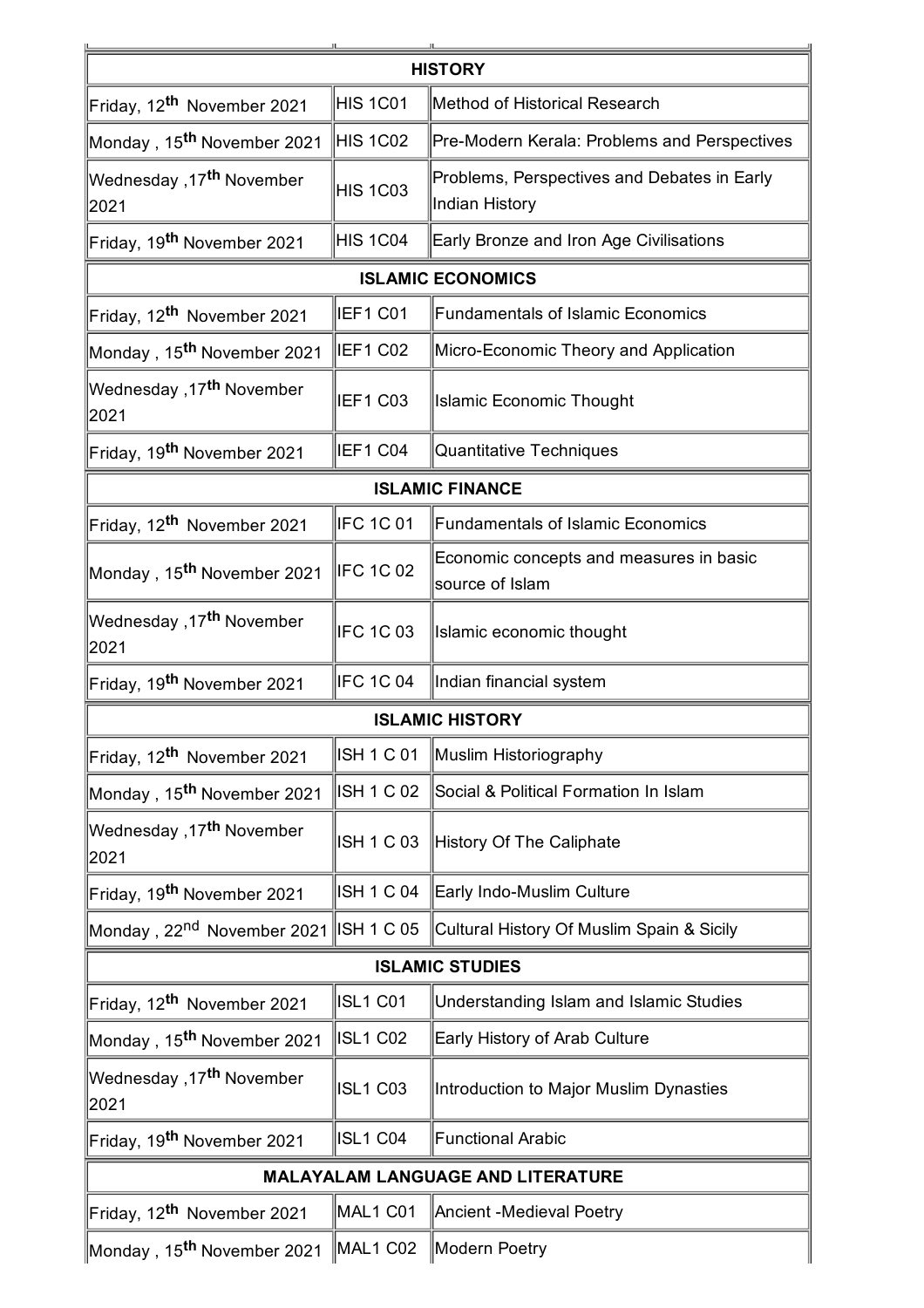| Wednesday ,17 <sup>th</sup> November<br>2021  | MAL1 C03         | Kerala: Region and Culture                              |  |  |
|-----------------------------------------------|------------------|---------------------------------------------------------|--|--|
| Friday, 19 <sup>th</sup> November 2021        | MAL1 C04         | Malayalam Grammar                                       |  |  |
| <b>MALAYALAM WITH JOURNALISM</b>              |                  |                                                         |  |  |
| Friday, 12 <sup>th</sup> November 2021        | MAL1 C01         | Ancient -Medieval Poetry                                |  |  |
| Monday , 15 <sup>th</sup> November 2021       | MAL1 C02         | Modern Poetry                                           |  |  |
| Wednesday ,17 <sup>th</sup> November<br>2021  | MAL1 C03         | Kerala: Region and Culture                              |  |  |
| Friday, 19 <sup>th</sup> November 2021        | MAL1 C04         | Malayalam Grammar                                       |  |  |
|                                               |                  | <b>MULTIMEDIA</b>                                       |  |  |
| Friday, 12 <sup>th</sup> November 2021        | MMM1C01          | Visual Communication                                    |  |  |
| Monday , 15 <sup>th</sup> November 2021∣      | MMM1C02          | Writing For The Media                                   |  |  |
| Wednesday ,17 <sup>th</sup> November<br>2021  | MMM1C03          | Digital Illustration & Typography                       |  |  |
| <b>MUSIC</b>                                  |                  |                                                         |  |  |
| Friday, 12 <sup>th</sup> November 2021        | MUS1C01          | History of Music of the Pre-Sangita Ratnakara<br>Period |  |  |
|                                               |                  | <b>PHILOSOPHY</b>                                       |  |  |
| Friday, 12 <sup>th</sup> November 2021        | PHL1 C01         | Indian Epistemology                                     |  |  |
| Monday , 15 <sup>th</sup> November 2021∣      | PHL1 C02         | Philosophy of Kant                                      |  |  |
| ∣Wednesday ,17 <sup>th</sup> November<br>2021 | PHL1 C03         | Symbolic Logic                                          |  |  |
| Friday, 19 <sup>th</sup> November 2021        | PHL1 C04         | Phenomenology and Existentialism                        |  |  |
| <b>POLITICAL SCIENCE</b>                      |                  |                                                         |  |  |
| Friday, 12 <sup>th</sup> November 2021        | POL1C01          | Modern Political Analysis and Political Sociology       |  |  |
| Monday , 15 <sup>th</sup> November 2021∣      | POL1C02          | Modern Indian Social and Political Thought              |  |  |
| ∣Wednesday ,17 <sup>th</sup> November<br>2021 | POL1C03          | <b>Indian Government and Politics</b>                   |  |  |
| ∥Friday, 19 <sup>th</sup> November 2021       | POL1C04          | Theories and Concepts of Public Administration          |  |  |
| POST AFZAL UL ULAMA                           |                  |                                                         |  |  |
| Friday, 12 <sup>th</sup> November 2021        | AFU 1 C01        | <b>Classical Arabic Poetry</b>                          |  |  |
| Monday , 15 <sup>th</sup> November 2021∣      | AFU 1 C02        | <b>Classical Arabic Prose</b>                           |  |  |
| Wednesday ,17 <sup>th</sup> November<br>2021  | <b>AFU 1 C03</b> | Literary Criticism: Principles and Practice             |  |  |
| Friday, 19 <sup>th</sup> November 2021        | AFU 1 C04        | Advanced Arabic Grammar                                 |  |  |
|                                               |                  |                                                         |  |  |